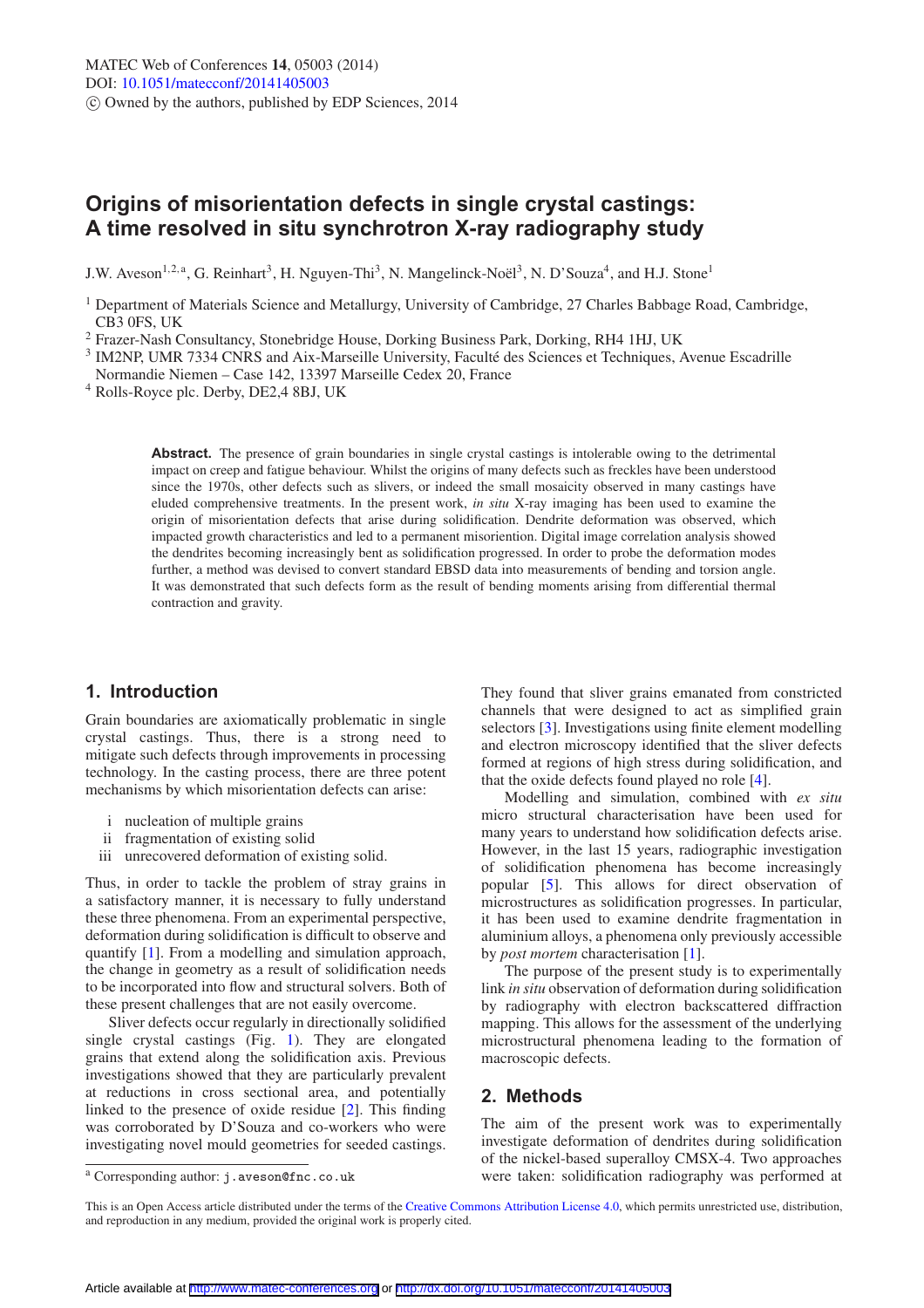<span id="page-1-0"></span>

Figure 1. Photograph of a turbine blade with the sliver grain indicated. The inset shows a schematic of the mould configuration.

the European Synchrotron Radiation Facility to provide time resolved images of the solidification process and electron backscattered diffraction, to provide quantitative information about the dendrite misorientation across the casting.

Radiographic imaging was performed at the BM05 beam line of the European Synchrotron Radiation Facility. Thin sheet-like specimens  $(40 \text{ mm} \times 6 \text{ mm} \times 0.3 \text{ mm})$ were placed in BN coffins and sealed with Mo clips. These were mounted in a bespoke Bridgman furnace with long axis pointing vertically upward and the thin axis facing the beam, shown in Fig. [2.](#page-1-1) The furnace has been described in detail elsewhere [\[6\]](#page-4-5). Images were recorded with a frequency of 0.2Hz using a Fast Readout Low Noise (FReLoN) CCD camera.

In order to improve contrast and provide background correction, pixel-wise image division was performed using a reference image of homogenous liquid. This was the only image processing applied to improve the quality of the images without leaving artefacts. The noise within the image was typically of the same length scale as the secondary dendrite arms, prohibiting smoothing in the Fourier domain.

Digital image correlation (DIC) was performed on the recorded images to provide information on the evolution of the strain field during solidification. The "Strainmaster" module within the DaVis software from LaVision GmbH was used for the analysis. This process uses standard optimisation methods to find the transformation that most closely maps one image onto another, by performing minimisation in the least squares sense. In the images shown, the rotation component of the displacement tensor is shown. The images acquired were treated using the sum of differential method, whereby the displacement vector field is calculated by summing the previous displacement vectors. When viewing dendrites, this has the effect of highlighting any bending within the plane of the image.

<span id="page-1-1"></span>

**Figure 2.** Photograph of the furnace used for the radiography studies.

Electron backscattered diffraction was performed on castings of the form shown in Fig. [1.](#page-1-0) Sections were taken through the axis of the casting in the channel. The metal was ground and polished using SiC paper, 3*µ*m and 1*µ*m diamond suspensions, and finally colloidal silica. The specimen was examined on a JEOL 840 scanning electron microscope with an Oxford Instruments hkl Channel 5 EBSD system.

Data analysis was performed using a bespoke routine coded in MATLAB. The steps in the calculation are shown in Fig. [3.](#page-2-0) The first stage is to convert the data to a quaternion description where the rotations are described by a unit vector with four parameters. This makes it straightforward to reduce the data from the 24 possible zones in cubic symmetry, down to a single zone. From here, the orientations can be averaged by taking the arithmetic mean of each of the parameters. This corresponds to the seed orientation. The angle between the primary axis of the seed and that at each pixel can be calculated using the scalar product. This corresponds to the angle through which a dendrite must have bent. By applying a rotation about the cross product of the primary axes of the seed and the measurement, such that they are brought to co-incidence, the secondary angle – the torsion angle - can be calculated. The detailed mathematics of the operation are given in Reference [\[4](#page-4-3)].

#### **3. Results**

Figure [4](#page-3-0) shows the results of the DIC analysis performed on a sequence of radiographs taken during solidification. A pair of dendrites can be observed, growing from left to right. The colour overlay shows the magnitude of rotation about an axis coming out of the plane of the paper. In the colour version of the image, a rotation in an upwards sense is shown in red, and a rotation in a downwards sense is shown in blue. It can be seen that there is significant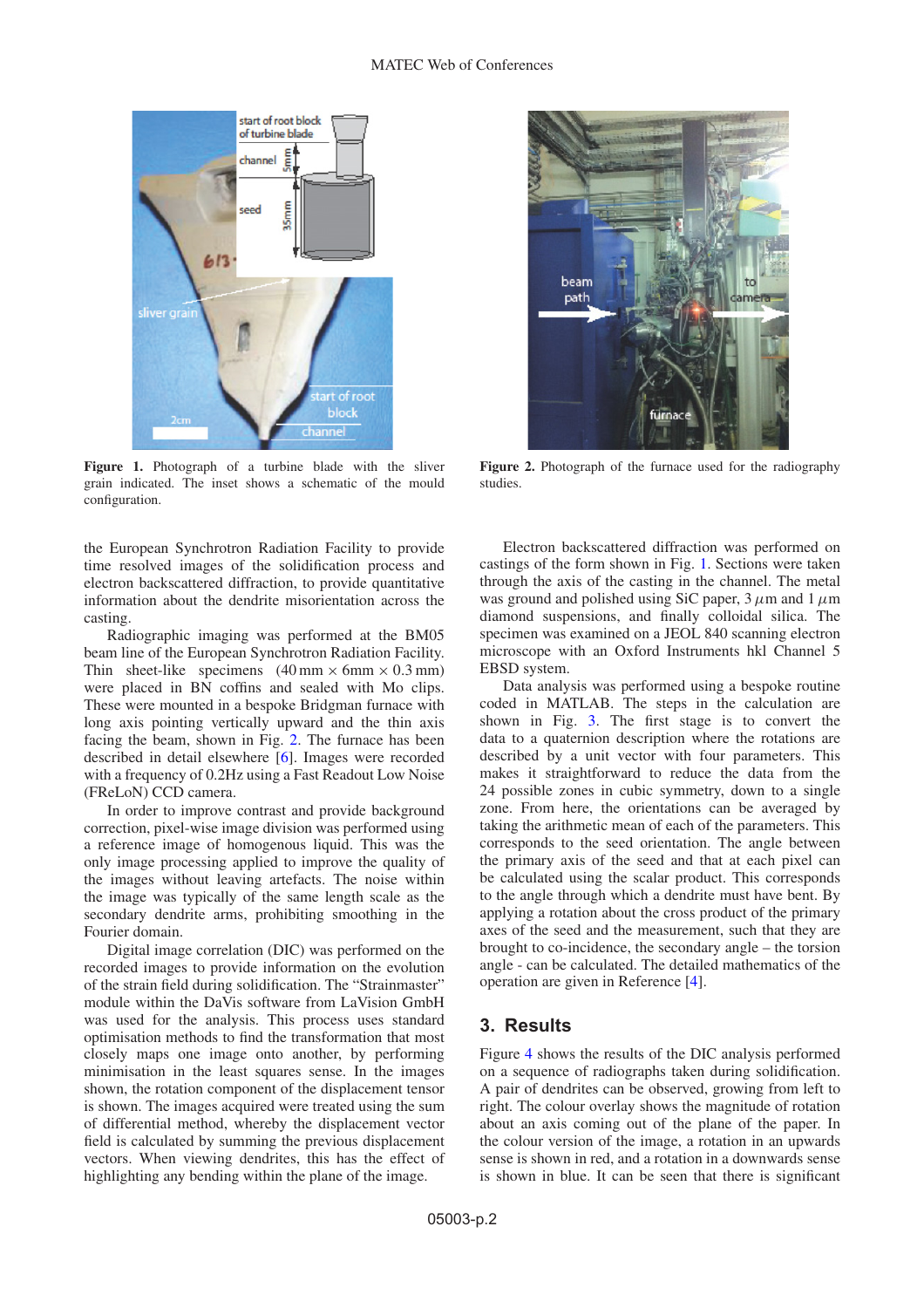

<span id="page-2-0"></span>**Figure 3.** Sequence of illustrations showing the method used to perform the analysis of the EBSD data, as described in the text. This protocol has been used to produce the maps shown in Fig. [5.](#page-3-1)

distortion in on the right-hand side of the image. This is furthest away from the fixed point from which the dendrites have grown. The upper dendrite can be seen to have bent upwards as time elapsed, likewise the lower dendrite can be seen to have bent downwards as time elapsed. At additional positions along the length of the dendrite spine, there are several other concentrations of bending of smaller magnitude. Closer inspection shows that these are positions where there is appreciable bridging of secondary dendrite arms between the two primary dendrites.

The EBSD analysis gives a complementary picture of the deformation occurring during deformation. The two maps in Fig. [5](#page-3-1) show the angle through which a dendrite has bent and twisted, as calculated using the method described in Section 2 and shown schematically in Fig. [3.](#page-2-0) In the orientation maps, the underlying dendrite microstructure can be clearly seen. This shows that the dendrites are of a different orientation to the surrounding interdendritic material. Examining the two maps, it can be seen that the extent of bending is significantly higher than that of torsion. Furthermore, the differing orientations are observed in clusters as highlighted in the map of bending.

### **4. Discussion**

The combined picture from electron backscattered diffraction and X-ray radiography provides useful insight into the mechanics of dendrites during solidification. In two different specimen geometries, it can be seen that dendrites act as cantilever beams, and are anchored where they are surrounded by solid interdendritic material, as shown schematically in Fig. [6.](#page-4-6) This can be clearly seen in the DIC data, which shows misorientation accumulating along the length of primary dendrite arms. This is arguably the mechanism underlying the similar misorientation patterns measured by EBSD by Newell *et al.* [\[7](#page-4-7)[,8](#page-4-8)]. Furthermore, it has recently been concluded elsewhere that sliver defects are a result of bending moments arising on dendrites from differential thermal contraction between mould and metal [\[4\]](#page-4-3). The direct observation of dendrite showing cantilever behaviour in the same alloy under similar processing conditions supports this conclusion.

Thus, when dendrites deform in the mushy zone, either elastically or plastically, as the interdendritic solidification front progresses, any residual deformation in the dendrite arm will be frozen in. This explains the result shown in Fig. [5,](#page-3-1) where dendrites have a different orientation to the interdendritic material.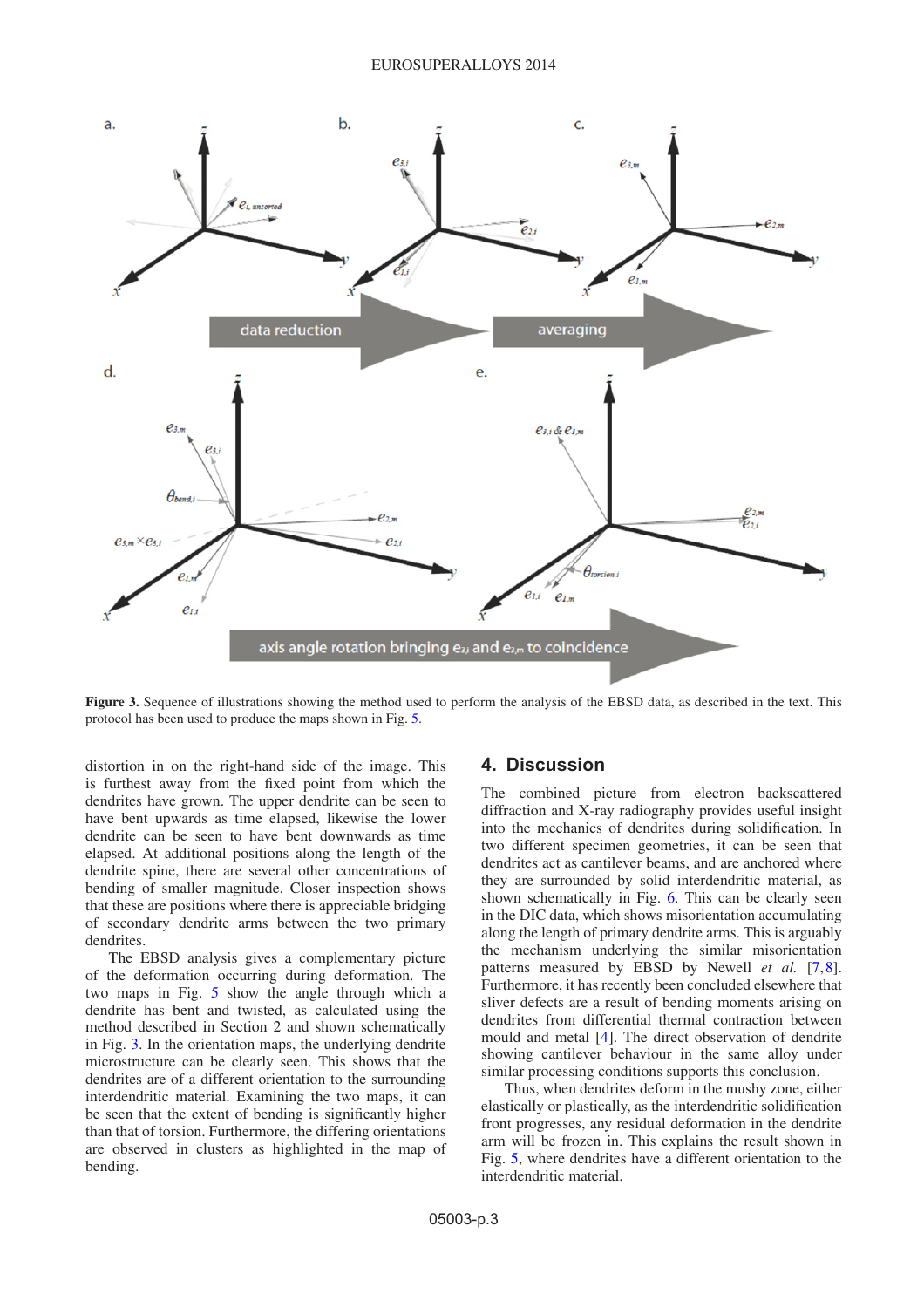

**Figure 4.** Radiographs with overlaid DIC maps showing rotation angles about an axis pointing out of the plane of the page.

<span id="page-3-0"></span>

<span id="page-3-1"></span>**Figure 5.** Maps showing dendrite: a. bending and b. torsion angles, as calculated by the method described in Section 2 and shown schematically in Fig. [3.](#page-2-0)

In addition, it was noted that patches of increased rotational activity could be seen where secondary dendrite arms from the neighbouring dendrites impinged on each other. Orientation clusters corresponding to neighbouring dendrites were also seen in the electron backscattered diffraction data. This shows that loads are readily transferred from dendrite to dendrite via impinged secondary arms. This leads to the collective motion of dendrites as a result of thermal loading, either from differential thermal contraction between mould and metal, or from self-stresses in the mushy state.

This pair of findings is likely to be of practical relevance in the casting of single crystal turbine blades. The *in situ* observation of solidification validates some of the assumptions and inferences made from EBSD and finite element simulations. These showed that whilst microstructural considerations such as the inclination of dendrites on the mould wall were important, sliver defects could be predicted as being more likely to occur where high stresses were experienced in the freshly solidified metal. Recent investigations indicated that extensive plastic deformation imparted